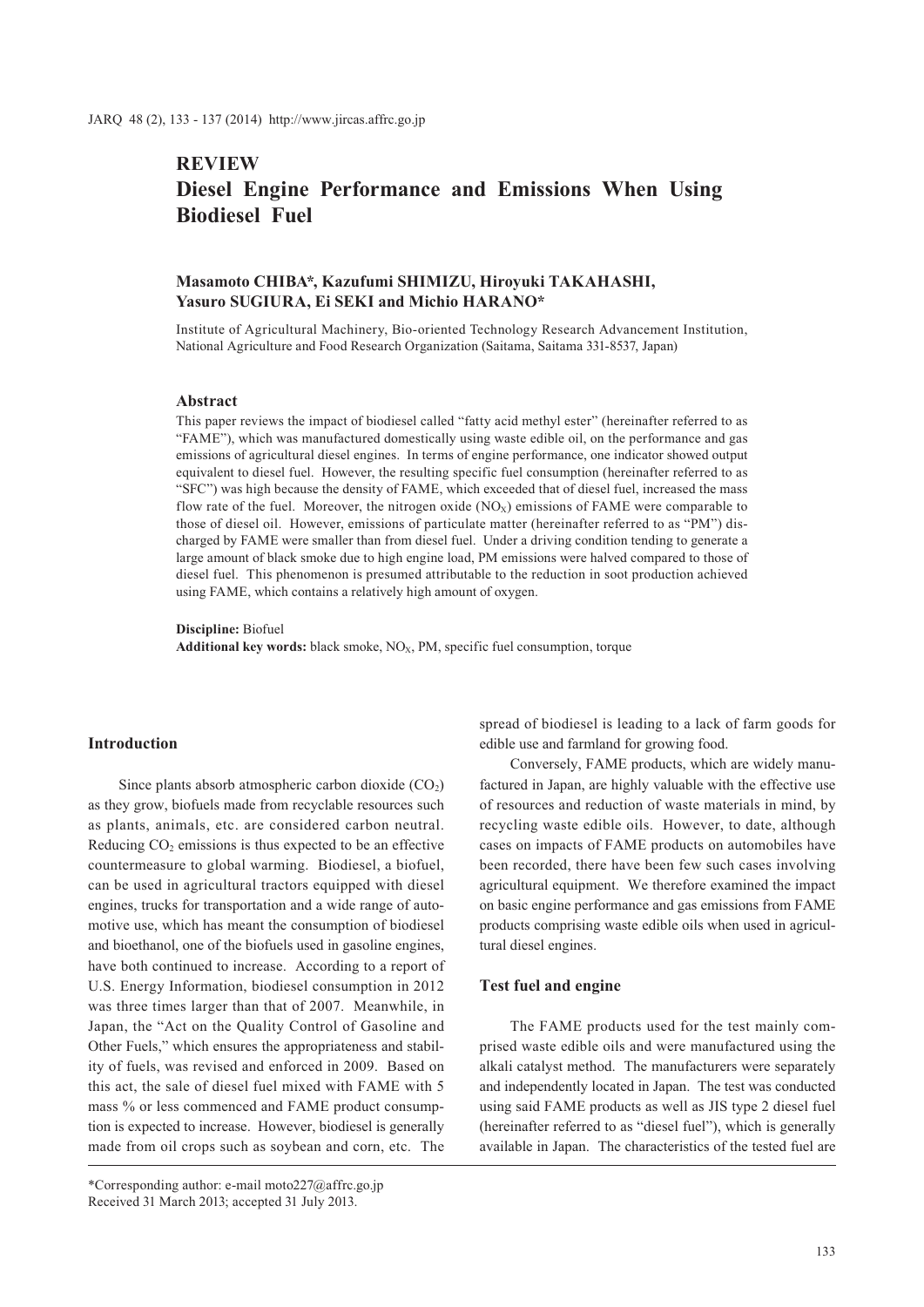M. Chiba et al.

# shown in Table 1.

Compared to diesel fuel, FAME products are characterized by high densities, kinetic viscosities and flow points, inclusion of oxygen and lower calorific values, etc. Also, their characteristics include residues of methanol and triglyceride. They function as raw materials.

For the test, a naturally-aspirated in-line 3-cylinder swirl-chamber diesel engine (rated power: 22.1kW/2500rpm, displacement: 1.498L) (Manufactured in 2006, conforming to the standard values defined by the diesel special automobile exhaust gas regulations from 2006 to 2008)was selected.

## **Methods**

#### **1. Engine performance test**

In the engine bench test chamber of the Bio-oriented Technology Research Advancement Institution, the engine was installed and its output shaft connected to the electrical dynamometer (FC95-355L manufactured by Meidensha Corporation, absorption power: 200kW) to measure the relationship between engine speed, engine output and fuel consumption.

The test was conducted by observing TRIAS99-015-01 "Test for Vehicle Mounted Engine Power (Diesel Engines)" under examination affairs rules defining matters concerning methods for examining vehicles and vehicle equipment to be used by the National Traffic Safety and Environment Laboratory to identify basic diesel engine performance. The engine speed was changed at intervals of 200rpm within the range 1100 to 2500rpm with the governor control lever set to the full speed position, which is outside the range of the effect of the speed governor and full load operation condition. The engine speed and torque were measured using the indicator of the dynamometer, and fuel consumption using the flow detector (FP-2140H, measurement range: 0.3 to 120L/h, manufactured by Ono Sokki Co., Ltd.) and flow indicator (DF-210A manufactured by Ono Sokki Co., Ltd. $)^4$ .

#### **2. Exhaust emissions test**

Similarly to the output test, the engine was connected to the electrical dynamometer and its load level was changed progressively to measure the emission gas component concentration, PM emission and black smoke concentration.

The test was conducted by adjusting the operation con-

| Items                                |                                             | <b>Test Fuels</b> |        |                   |        |  |
|--------------------------------------|---------------------------------------------|-------------------|--------|-------------------|--------|--|
|                                      |                                             | Diesel fuel       | FAME1  | FAME <sub>2</sub> | FAME3  |  |
| Lower calorific values (kJ/kg)       |                                             | 43030             | 38010  | 38550             | 37970  |  |
| Density $(15^{\circ}C)(g/cm^{3})$    |                                             | 0.8271            | 0.8880 | 0.8868            | 0.8864 |  |
| Cetane index                         |                                             | 64.9              | 54.8   | 55.0              | 55.3   |  |
|                                      | Kinematic viscosity $(40^{\circ}C)(mm^2/s)$ | 3.304             | 5.123  | 4.449             | 4.601  |  |
| Water content (ppm)                  |                                             | 28                | 907    | 613               | 283    |  |
| Sulfur content (ppm)                 |                                             | 5                 | 6      | $\overline{4}$    | 8      |  |
|                                      | Carbon residue at 10% (mass%)               | 0.01              | 0.61   | 0.72              | 0.80   |  |
| Pour point (°C)                      |                                             | $-15$             | $-7.5$ | $-5.0$            | $-2.5$ |  |
| CFPP $(^{\circ}C)$                   |                                             | $-13$             | $-8$   | $-6$              | $-4$   |  |
| Oxygen content ( $mass\%$ )          |                                             | ${}_{0.5}$        | 10.4   | 10.5              | 9.8    |  |
| Carbon conten (mass%)                |                                             | 86.1              | 77.1   | 77.1              | 77.0   |  |
| Monoglyceride (mass%)                |                                             |                   | 0.95   | 1.58              | 1.04   |  |
| Diglyceride (mass%)                  |                                             |                   | 0.88   | 0.46              | 0.45   |  |
| Triglyceride (mass%)                 |                                             |                   | 5.52   | 0.70              | 1.90   |  |
| Methanol content (mass%)             |                                             |                   | 0.04   | 0.16              | 0.79   |  |
| Flash point $(^{\circ}C)$            |                                             | 72                | 168    | 163               | 67     |  |
| FAME (mass%)                         |                                             |                   | 89.50  | 95.04             | 92.17  |  |
|                                      | First distillation $(^{\circ}C)$            | 176.0             | 280.0  | 299.0             | 268.5  |  |
| Distillation<br>character<br>-istics | Distillation temperature<br>$10\%$ (°C)     | 223.5             | 350.0  | 349.0             | 348.5  |  |
|                                      | Distillation temperature<br>50% (°C)        | 292.0             | 352.5  | 351.5             | 352.0  |  |
|                                      | Distillation temperature<br>90% (°C)        | 343.0             | 363.5  | 357.5             | 358.5  |  |

#### **Table 1. Characteristics of the fuels**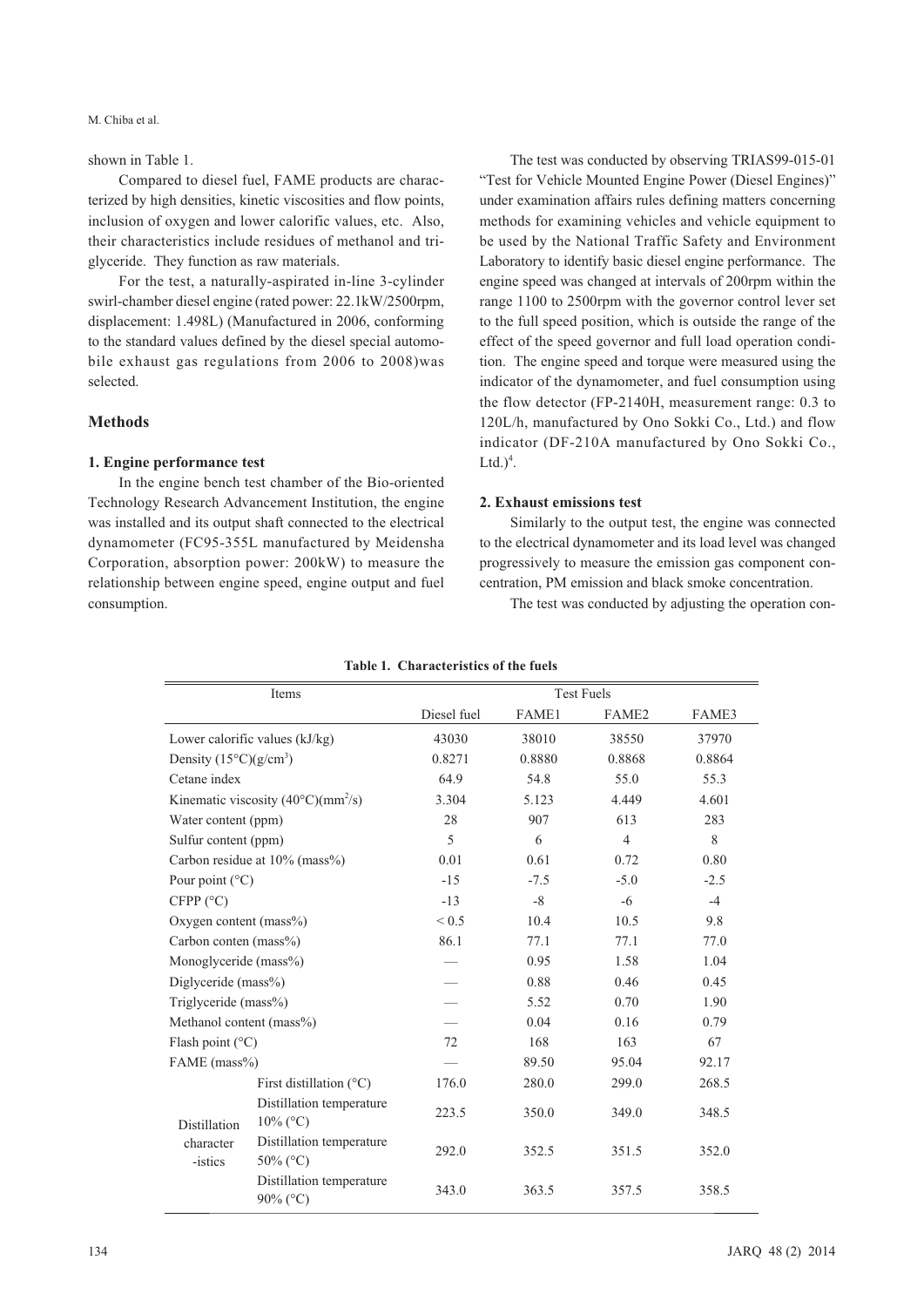

**Fig. 1. Measuring point and weighting factor of the 8mode**  test<sup>1</sup>

dition of the engine in each mode (Fig. 1 and Table 2) by using the governor control lever and electrical dynamometer in accordance with Annex 43 "Diesel special vehicle 8 mode emission gas measurement method"<sup>3</sup> of the announcement which defines the detailed rules of the road transport vehicle safety standards, used to identify the general emission characteristics of diesel special vehicles. The rated and intermediate speeds were 2500 and 1500rpm, as designated by the manufacturer. The operation period in each operation mode was 10 minutes, and the period for measuring CO, etc. was 1 minute. PM was sampled using the multiple filter method.

With regard to emission gas components, nitrogen oxide (NOx), carbon monoxide (CO),  $CO<sub>2</sub>$  and hydrocarbon (HC) were measured using a gas component measurement device (MEXA-9400D manufactured by Horiba, Ltd.). The mass of the PM collecting filter was measured within the weighing chamber after collecting the emission gas through the micro tunnel (MDLT-1300T manufactured by Horiba, Ltd.). Furthermore, the black smoke concentration was measured using a filter papertype smoke meter (GSM-3 manufactured by Tsukasa Sokken Co., Ltd.).

## **Results**

#### **1. Engine performance test**

Fig. 2 shows the relationship between engine speed and torque, and Fig. 3 shows the relationship between engine speed and SFC. With regard to the relationship between torque and SFC, the torque and SFC at a rated engine speed of 2500rpm were 85.5Nm and 305.5g/kWh with FAME1 (diesel fuel proportion: -0.9%, +22.2%; the same hereinafter), 85.7Nm and 301.4g/kWh (-0.6%, Diesel Engine Performance and Emissions When Using Biodiesel Fuel

**Table 2. Weighting factor of the 8-mode test for diesel1**

| Mode   | Operating state                          |     | Minimum            | Weighting<br>factor |  |
|--------|------------------------------------------|-----|--------------------|---------------------|--|
| number | Engine speed<br>Engine<br>torque $(\% )$ |     | test time<br>(min) |                     |  |
|        | Rated speed                              | 100 | 10                 | 0.15                |  |
| 2      |                                          | 75  | 10                 | 0.15                |  |
| 3      |                                          | 50  | 10                 | 0.15                |  |
| 4      |                                          | 10  | 10                 | 0.1                 |  |
| 5      | Intermediate<br>speed                    | 100 | 10                 | 0.1                 |  |
| 6      |                                          | 75  | 10                 | 0.1                 |  |
|        |                                          | 50  | 10                 | 0.1                 |  |
| 8      | Low idle                                 |     | 10                 | 0.15                |  |

Notes:

1) Engine torque is expressed in percent of the maximum available torque at a given engine speed

- 2) Rated speed is the speed at which the manufacturer specifies the rated engine power
- 3) Intermediate speed is the speed corresponding to the peak engine torque



**Fig. 2. Relation of engine speed and torque**

+20.5%) with FAME2, and 87.5Nm and 300.7g/kWh (+1.5%, +20.2%) with FAME3 respectively. Meanwhile, at an engine speed of 1700rpm, which is the output at maximum engine torque, they resulted to be 96.6Nm and 305.1g/ kWh (-1.7%, +24.4%) with FAME1, 97.5Nm and 297.5g/ kWh (-0.8%, +21.3%) with FAME2, and 97.9Nm and 295.3g/kWh (-0.4%, +20.4%) with FAME3. For the FAME products used in the test, torque from  $-4.8$  to  $+2.0\%$  was output at each engine speed compared to diesel fuel and the resulting engine output was almost equal to that output with diesel fuel, while the SFC increased from 18.9 to 29.6%. This phenomenon is presumed attributable to the low calorific values of the FAME products compared to diesel fuel.

#### **2. Exhaust emissions test**

The specific  $NO<sub>x</sub>$ , CO and HC emissions in 8 modes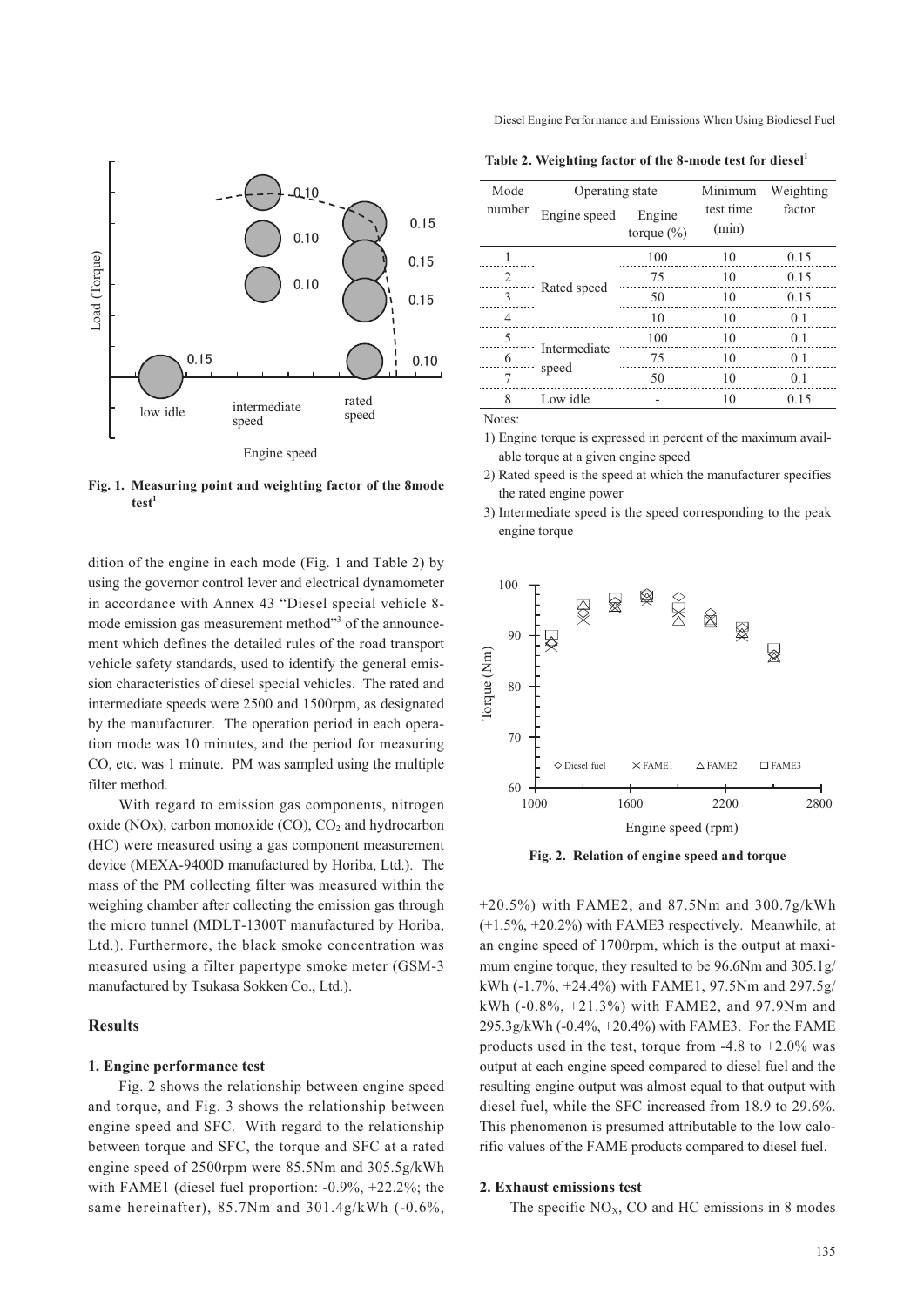

**Fig. 3. Relation of engine speed and specific fuel consumption**

are shown in Figs. 4, 5 and 6, while PM emissions in each operation mode are shown in Table 3, and the black smoke concentration in the  $5<sup>th</sup>$  mode is shown in Fig. 7, respectively.

With regard to measurements of NOx and PM, considerable amounts of which are contained in diesel engine emissions, the specific  $NO<sub>x</sub>$  emissions were 6.3g/kWh for diesel fuel, 6.3g/kWh for FAME1 (diesel fuel proportion: - 0.4%, the same hereinafter), 6.1g/kWh for FAME2 (-2.9%) and 6.5g/kWh for FAME3 (+2.6%). In the first mode, with a 100% engine load rate at the rated speed, the resulting PM emissions were 2.3g/h with diesel fuel, 2.1g/h (-10.2%) with FAME1, 2.3g/h (-2.6%) with FAME2 and 1.9g/h (-20.2%) with FAME3 respectively. In particular, in the fifth mode, in which PM emissions increased, resulting PM emissions were as low as 8.0g/h (-56.3%) with FAME1, 9.4g/h (- 48.8%) with FAME2 and 8.6g/h (-53.0%) with FAME3 respectively. With regard to NOx, there are reports that emissions with FAME products will increase compared to those with diesel fuel<sup>5</sup>. However, the resulting emissions were at almost the same level. With regard to PM, the amounts decreased in most operation modes and halved in

|  |  |  | Table 3. PM emissions according to test mode |  |  |  |
|--|--|--|----------------------------------------------|--|--|--|
|--|--|--|----------------------------------------------|--|--|--|

| Mode   | PM emission( $g/h$ ) |                   |                   |       |  |  |
|--------|----------------------|-------------------|-------------------|-------|--|--|
| number | Diesel fuel          | FAME <sub>1</sub> | FAME <sub>2</sub> | FAME3 |  |  |
| 1      | 2.348                | 2.109             | 2.287             | 1.873 |  |  |
| 2      | 1.336                | 1.031             | 1.330             | 1.148 |  |  |
| 3      | 1.134                | 1.173             | 1.493             | 0.789 |  |  |
| 4      | 1.079                | 0.861             | 0.576             | 0.669 |  |  |
| 5      | 18.384               | 8.028             | 9.421             | 8.640 |  |  |
| 6      | 1.341                | 0.551             | 0.712             | 0.787 |  |  |
| 7      | 0.729                | 0.312             | 0.430             | 0.483 |  |  |
| 8      | 0.284                | 0.157             | 0.232             | 0.359 |  |  |



**Fig. 7. Black Smoke concentration in the 5 th mode**